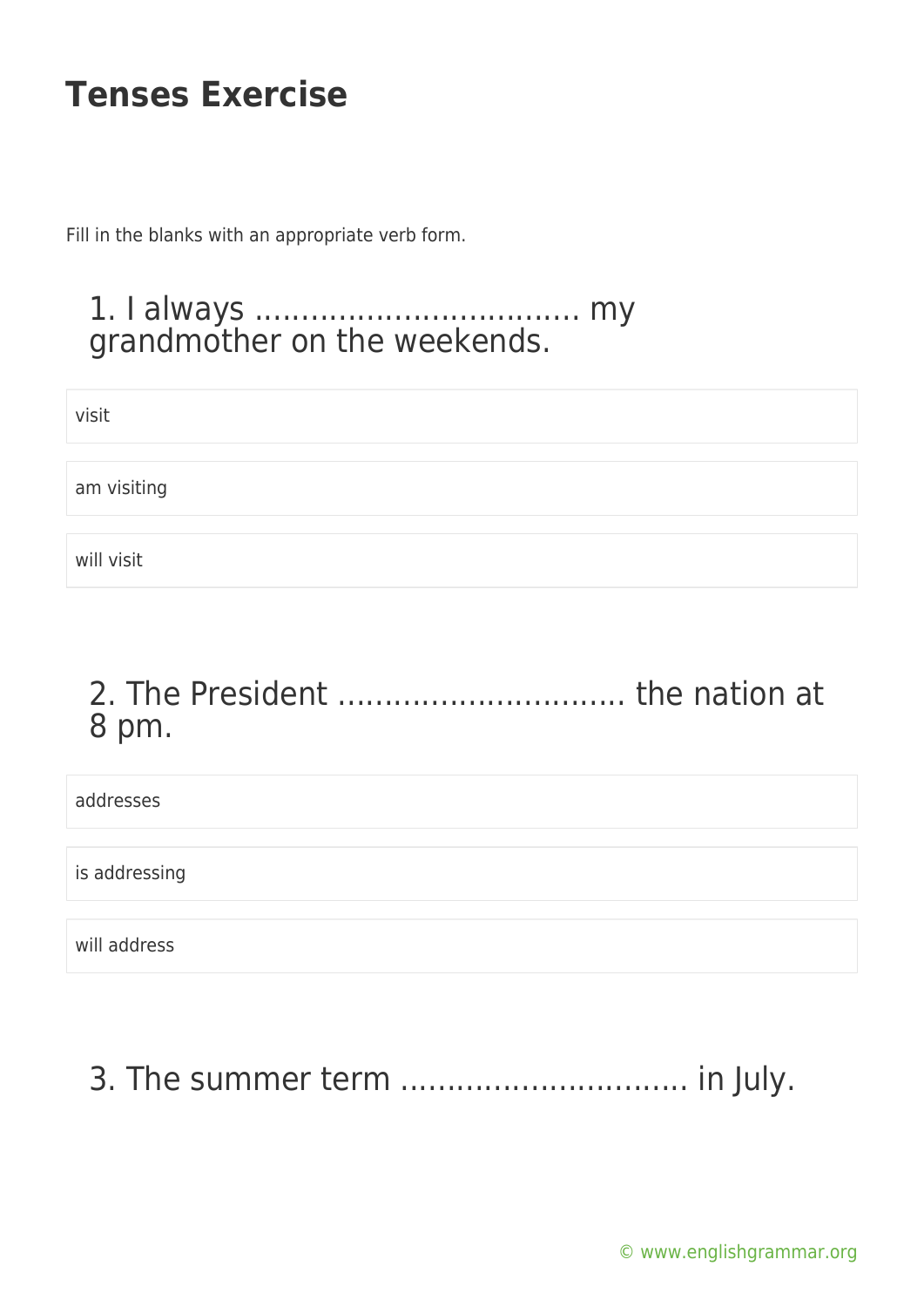| starts      |  |  |  |
|-------------|--|--|--|
|             |  |  |  |
| is starting |  |  |  |
|             |  |  |  |
| will start  |  |  |  |

#### 4. He never .............................. his front door open.

is leaving

leave

leaves

#### 5. She ................................. immense joy from feeding stray animals.

gets

is getting

[© www.englishgrammar.org](https://www.englishgrammar.org/)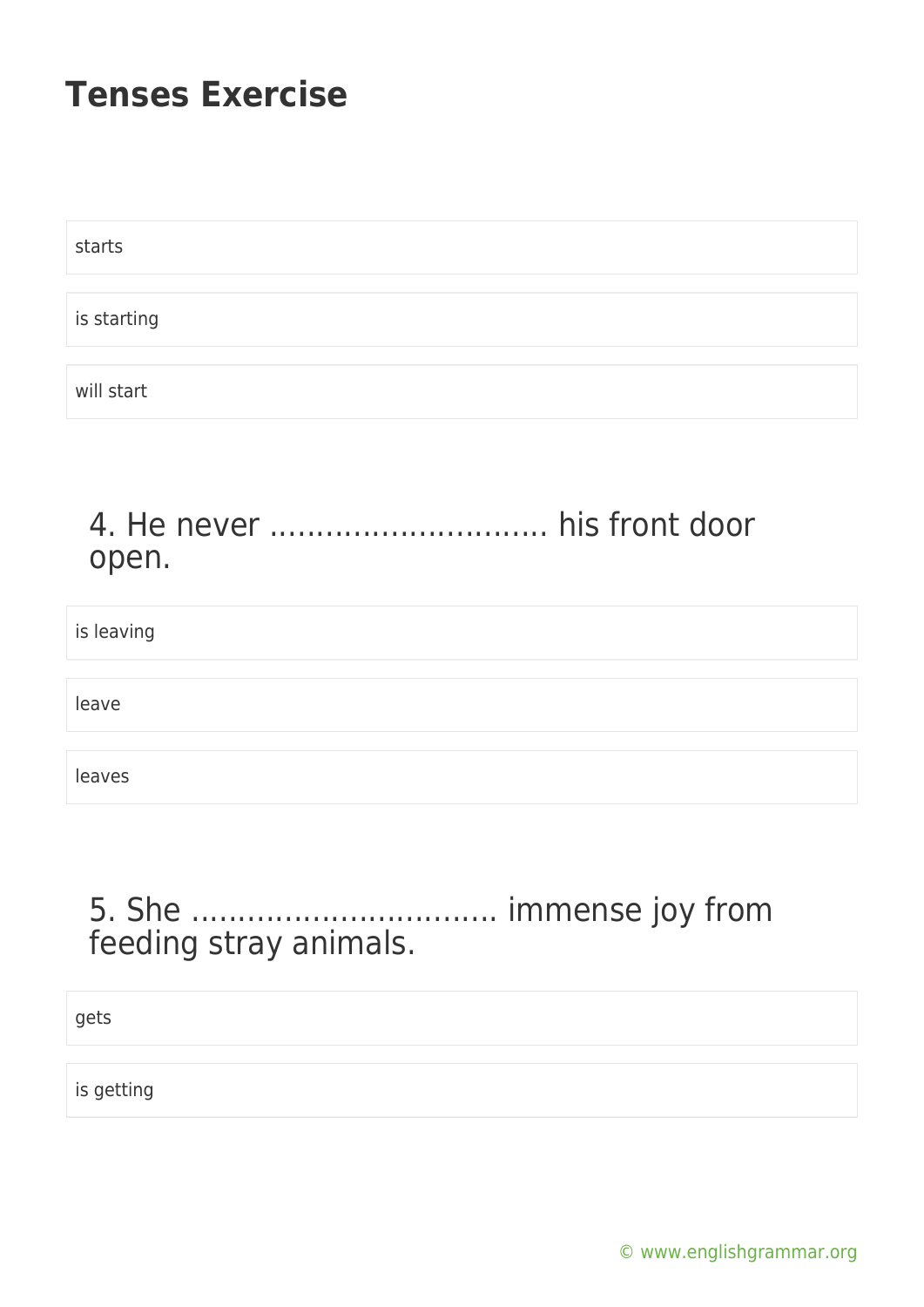get 6. He .................................. at gun point. robbed was robbed was robbing

#### 7. During the holidays, I ……………………. a lot of sleeping and eating.

was doing

did

have done

8. I .................................... Janet in the afternoon.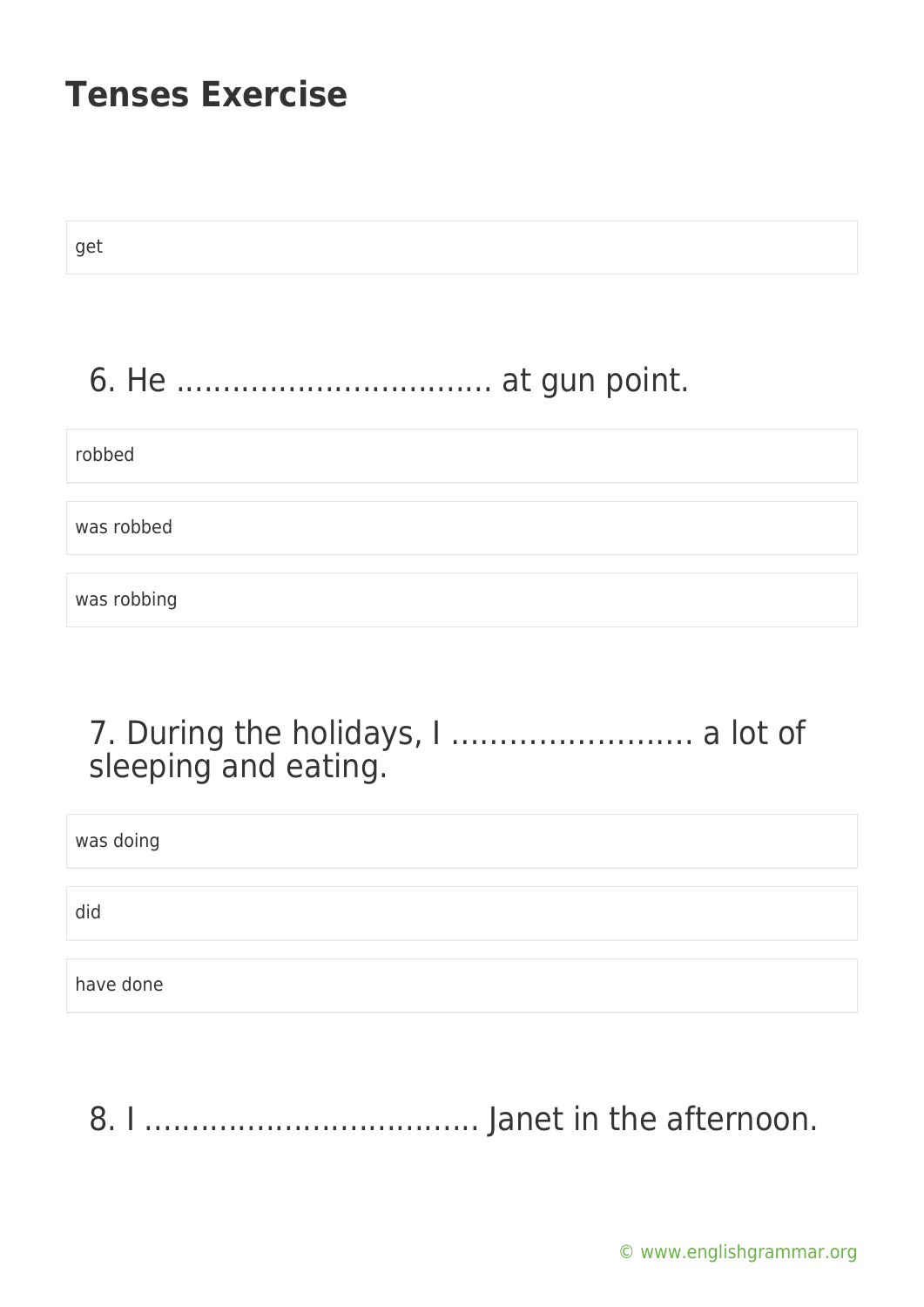meet

am meeting

have met

#### 9. Dad cooked dinner while Mom ................................. TV.

watched

is watching

have watched

#### 10. You never let me .................................... a sentence.

finish

to finish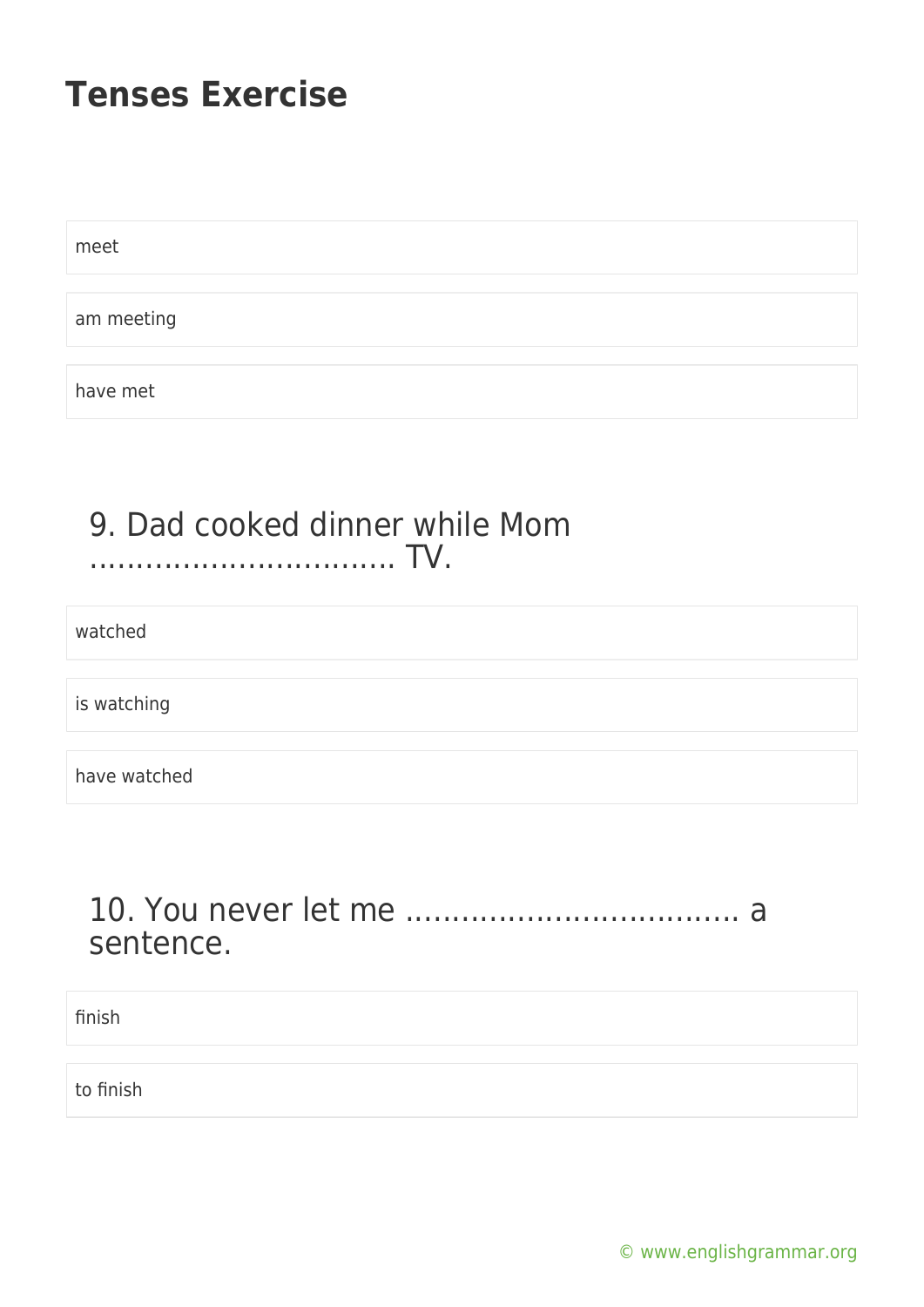finishing

### 11. I ............................................ by UFOs.

always fascinated

have always fascinated

have always been fascinated

# 12. Somebody ................................. at the gate.

stands

is standing

has stood

[© www.englishgrammar.org](https://www.englishgrammar.org/)